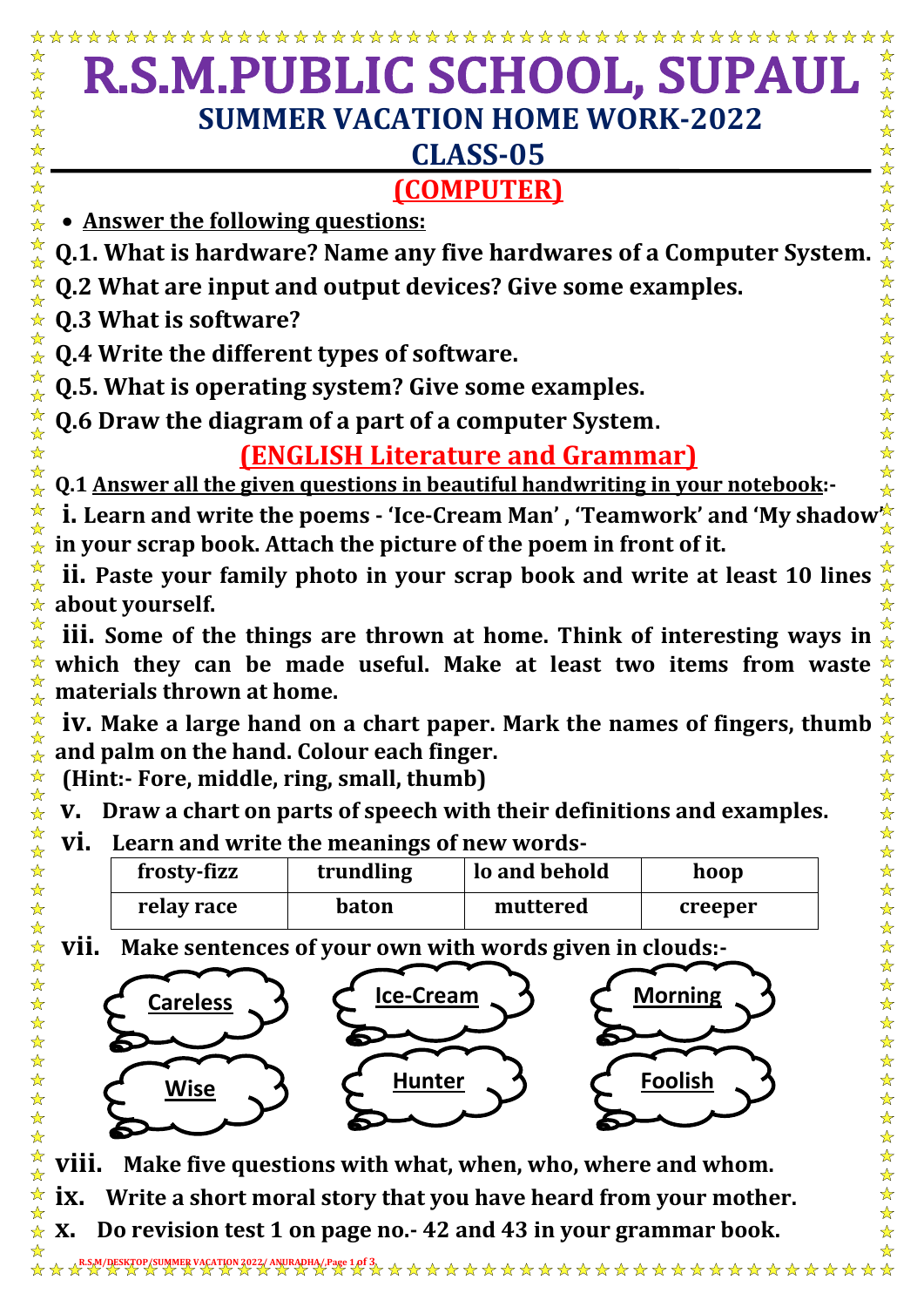☆ **xi. Learn and write all the question-answers of Unit -1 and Unit -2 (Reading**   $\frac{1}{\sqrt{2}}$  $\frac{1}{\mathbf{k}^{\prime}}$ ☆ **is fun section).**  $\frac{1}{\mathcal{N}}$  $\frac{1}{\mathbf{k}^{\prime}}$ **(ENVIRONMENTAL STUDIES)** \*\*\*\*\* **A. Short answer type questions: - 1. How long did it take for the ants to come?** 작 차 : **2. Did one ant come first or a group of ants came together?** 2万公子 **3. What did the ants do with the food? 4. Like snake-charmers, which other people depend on animals for their livelihood?** 计分析文件 **5. Have you ever seen a snake? where? 6. Were you scared by it? Why? 7. Have you ever seen anyone playing a been? Where?** \*\*\*\*\*\*\* **8. Do you think all snakes are poisonous? 9. Do you like only one kind of taste or different ones? Why? 10. What do you understand by proper food? B. Long answer type questions:-**  $\frac{1}{\sqrt{2}}$ **1. When do you find your sense of smell helpful to you? List some examples**   $\frac{1}{\sqrt{2}}$  $\star$  like to know by its smell that food has gone bad or that something is  $\frac{1}{2}$ **burning.** ☆ **2. Write the names of five things which smell you like and five things which smell you do not like.** ☆ **3. When you see different animals, do you have any questions about them? Make a list of ten such questions.**  $\frac{1}{\mathcal{N}}$ **4. Write a summary on snake-charmer's story.**  $\frac{1}{\sqrt{2}}$ **5. Imagine if you had been in place of Dr. Beaumont, what experiments**  ☆ **would you have done to find out the secrets of our stomach? Write about**   $\frac{1}{\sqrt{2}}$ **your experiments.** 卒 **6. Is there some link between the size of animal's ears and their hearing?**  \*\*\*\*\* (हिन्दी)

 $\mathbf{\hat{v}}$  इन प्रश्नों के उत्तर दें :-

☆☆☆☆☆☆☆☆☆☆☆☆☆☆☆☆

 $\frac{1}{\mathbf{k}}$ ☆

(i) लोनपोगार ने अपने बेटे को भेड़ों के साथ ही शहर क्यों भेजा ?

(ii) ईदगाह कहानी के लेखक कौन हैं?

(iii) मातृभाषा की परिभाषा लिखिए।

(iv) लिपि की परिभाषा लिखिए।

(v) हामिद ने मेले में क्या खरीदा?

(vi) निम्नलिखित शब्दों के विलोम शब्द लिखिए।

अपना, गुण, हार, फूल, प्रकाश